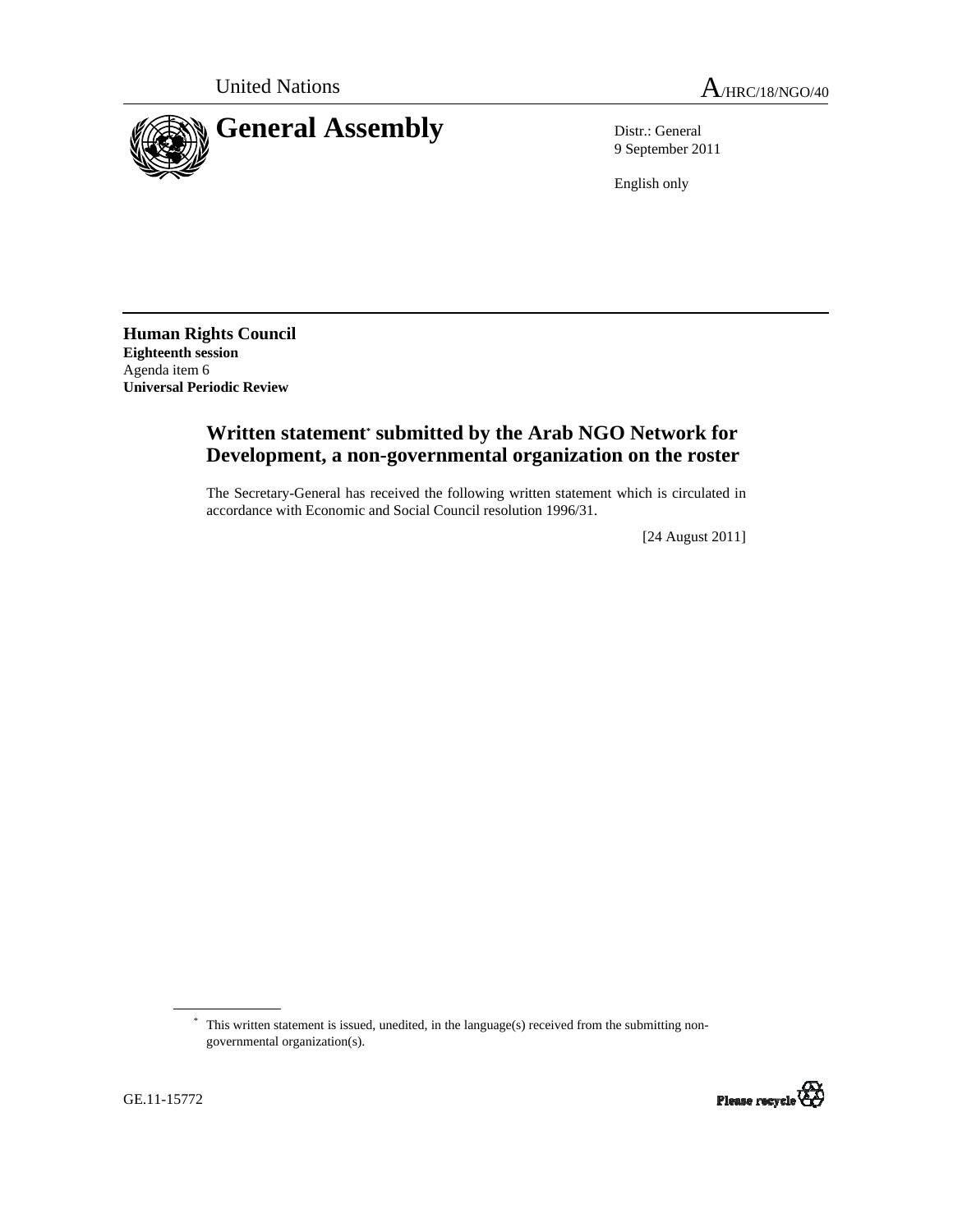## **Conditions of economic and social rights in Sudan prepared for the Universal Periodic Review session of Sudan\*\***

The Arab NGO Network for Development (ANND) and the Sudanese National Civic Forum, the Human Rights and Legal Aids Network in Sudan, the Sudanese Gender Research Centre, the Child's Center in Sudan, and the Sudanese Development Initiative welcome the results of the examination of the human rights situation in Sudan, which takes place within the context of continuing the Universal Periodic Review (UPR) of human rights conditions in Sudan and the review session during the first cycle that was convened on 10 May 2011 (referred to as review session hereafter).

ANND and partner groups from Sudan would like to take this opportunity to raise further concerns on the situation of economic and social rights in Sudan.

The tension and conflicts between the governing parties of Sudan and South Sudan had been a major factor in the deterioration of political as well as economic and social conditions and violation of various rights. Even after separation, this conflict continues to expose major sections of the population to insecurity and violation of their rights. The United Nations and international aid groups have reported in June 2011 that up to 146,000 people have fled their homes amid fresh fighting in the disputed border region between North and South Sudan (Associated Press). This situation escalated in the months that followed. With respect to Southern Sudan, out of the 1.5 million Southern Sudanese living in the North and in Egypt, only around 300,000 internally displaced persons (IDPs) have returned till now. However, durable solutions has been difficult, whereby returning IDPs have faced no services, no livelihood opportunities and no land to settle on, while the responsible authorities have not taken needed action to address this situation<sup>1</sup>.

The deteriorating situation of the Sudanese citizens' economic and social rights is closely associated as well with the unequal distribution of the county's resources. Both conflicts and misuse of resources have led to the exacerbation of environmental problems, including desertification, water pollution, reduction of power supplies, and the extinction of numerous biotypes as well as the loss of sustainability.

Regarding efforts to limit poverty, the Delegation noted that there is a national strategy to reduce poverty through micro-funding projects and *zakat* programmes targeting poor families. Nevertheless, we highlight that poverty reduction policies need to extend beyond targeting programs to policies that ensure fair distribution of national income target. Poverty reduction strategies must address the disparities between the regions and communities and gender-based concentrations among families headed by women. Authorities in Southern Sudan are called upon to prioritize urgent action to address the poverty rates that reach around 90% of the population that live with less than a dollar a day.

With regard to rights of women, while the Delegation noted the national strategy that was adopted in 2008 covering all the aspects relating to the empowerment of women, we stress that such steps should not fall short of full commitment for accession to CEDAW without any reservations on the convention; a step which has been recommended by several states during the review session. Corrective measures to gender based discrimination should be

\*\* The Sudanese National Civic Forum, the Human Rights and Legal Aids Network in Sudan, the Sudanese Gender Research Centre, the Child's Center in Sudan and the Sudanese Development Initiative, NGOs without consultative status, also share the views expressed in this statement.

<sup>&</sup>lt;sup>1</sup> More on http://www.internal-displacement.org/countries/sudan (Accessed August 23rd 2011)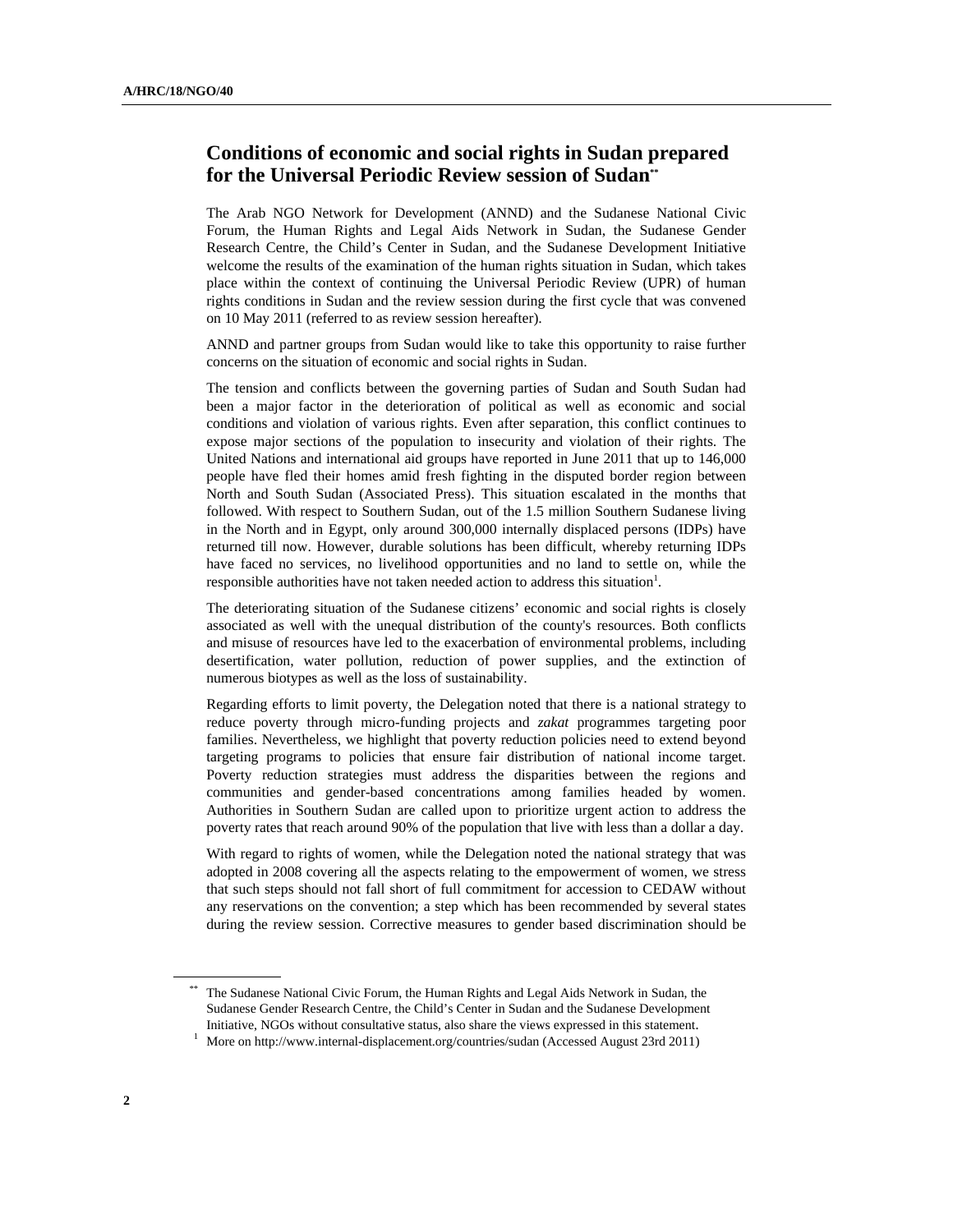undertaken by the authorities in various sectors, including access to health, education, land, and equal pay.

Concerning the right to education, while the National Report highlighted progress since 2004 particularly at the basic education level, we would highlight the need for commitment on behalf of the government to address existing regional and gender-based disparities, whereby high illiteracy rates reach around 62% among women and 44% among men in rural areas, and 34% for women and 21% for men in the cities and real provision of free primary education for all. Furthermore, education quality is still very low; illiteracy rates are still very high in comparison with other developing countries, and the government's allocations for the development of education's quality in Sudan remains very weak.

Furthermore, we have documented series of violations in regards to various economic and social rights that we highlight here and ask the governing authorities in both Sudan and Southern Sudan to take timely and effective measures to redress them. These include:

- The violation of the right to clean water, as the citizen in Sudan has limited access to clean fresh water, whereby a deficit of 76.5% is registered in rural areas' water supplies against a  $48\%$  deficit in urban waters.<sup>2</sup> This is attributed not to the unavailability of water, but rather to bad management of water resources.<sup>3</sup> Similar limitations exist in regards to the access to sanitation services.
- The violation of the right to adequate standards of living, whereby for example for a wide proportion of Sudanese citizens living in Darfur the government have not offered protection from forced eviction<sup>4</sup>. Moreover, the government delays taking measures to stop the violation of rights of IDPs and provision for their basic needs and proper accommodation. This situation lingers since 2003.
- In a breach of international labour regulations and conventions ratified by the UN and the International Labour Organization, the Sudanese government restricts the freedom to association through a trade and labour union decree issued in 1992 as well as the new labour code of 2000; the Sudanese Workers' Trade Union Federation remain the only body capable of action<sup>5</sup>.
- Violation of the right to social security, since the applied the social security system offers coverage for employees working in governmental institutions, and excludes the rest.
- Violation of the right to health while the government's expenditures on the health sector continue to be low compared to other developing countries and often being reduced (government's overall spending from 7.2% in 2000 to 5.8% in 2006). This continues while the government avoids to put in place adequate policies to address HIV patients' needs and public awareness on this issue although Sudan has one of the highest HIV infection rates in the MENA region. Moreover, Malaria is still considered a serious threat on citizens' lives in Sudan, where more than 7 million people are infected yearly. Furthermore, cases of sexual abuse on women are increasing, especially in areas of conflict, while the government is not paying much attention to counter this situation and address the resulting effects on victim women.

 $2$  "a vision on economic and social reform in Sudan", prepared by Dr. Mortada al-Ghali (September 2008); issued by ANND.<br> $3\overline{)2004}$  Sudan MDG report.

<sup>4</sup> Economic, social, and cultural rights committee's 2000 report and racial discrimination committee's 2001 report.<br>
<sup>5</sup> 2009 Annual Survey of violations of trade union rights, issued by International Trade Union

Confederation (ITUC)